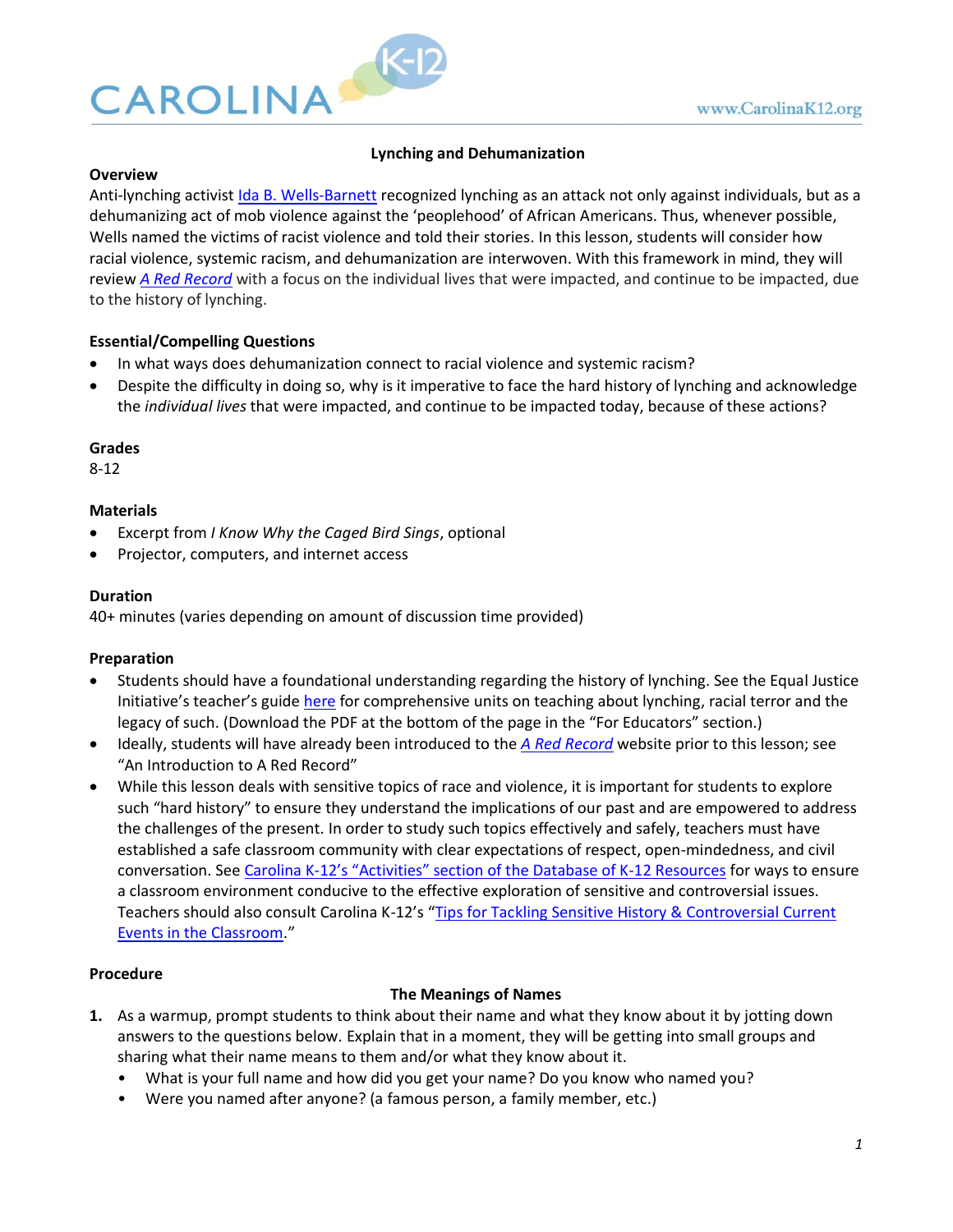- Does your name have cultural or familial significance? Or is there a story about your name (funny, sentimental, etc.)? Explain.
- In what ways do you identify with your name? What does it mean to you and your identity?
	- o **Teacher Note:** It is quite possible that some of your students may not know the origin of their name or who named them. It is important teachers be sensitive to the backgrounds of all students and tailor (or omit) the activity to best suit your particular classroom community. Teachers may want to let students know up front that if they do not know their name's history or any significance to their name, it is alright. They should just think about what their name means to them, if they identify with it or not and why, etc.
- **2. OPTIONAL:** Once students have had ample time to think, review expectations for respectful sharing, divide students into small groups and instruct them to share for 2‐3 minutes each about their name and what it means to them. Afterwards, debrief what they learned about one another as a whole-class:
	- What kinds of things did you learn about one another's names and backgrounds? (encourage students to be specific; for example, "I learned that Erin is named after her grandmother, who she loves a lot…")
	- Did you find that you had any thing in common with anyone in your group, either regarding your feelings towards your name, similarities in your family, cultural connections, etc.? Explain.
	- Although names are often the first thing we learn about one another, in what ways might they represent deeper meaning and experiences? In what ways might a name reflect a person's family history or culture?
	- Why do you think names are important to so many people?
	- How do you feel when someone doesn't call you by your name, pronounces your name wrong, calls you the wrong name, teases your name, etc. and why?
- ➢ **NOTE:** Teachers with limited time can skip step #2 and instead ask for a few student volunteers to share about their names then discuss their thoughts on the importance of names as a whole class.
- **3.** Discuss with students how names connect us as humans. We all have one, and they usually have some level of meaning to us, often very important meaning. Yet using them in the wrong way, whether weaponizing them (i.e., using a name as an insult or changing someone's name with malice or disregard or simply writing or pronouncing them incorrectly - can serve to dehumanize a person. Ask students to explain their understanding of dehumanization and other ways people have been/can be dehumanized.

# **OPTIONAL: "I Know Why the Caged Bird Sings"**

- **4.** Read out loud or provide students with a copy of an excerpt (to be read individually or in reading partners) from the book *I Know Why the Caged Bird Sings* by Maya Angelou. (The excerpt starts with the third paragraph of Chapter 16, "Mrs. Viola Cullinan was a plump woman who lived in a three-bedroom house somewhere behind the post office…" and ends at the end of the chapter.) Set up the excerpt by explaining that the narrator, Marguerite, is a young black woman growing up in the 1940s. She took a job as a housekeeper for an elderly white woman by the name of Mrs. Cullinan. Tell students that you want them to focus on what happens regarding Marguerite's name. Also preface the reading by warning students that there is some strong language in the passage as well as racial slurs. Remind students it disrespectful and considered hate speech to use such words and that they are doing so within class in order to explore and learn from this history. After reading the passage aloud, discuss:
	- What did you learn about Marguerite based on this excerpt? What happened regarding her name?
	- Why did it upset Marguerite that her name was being pronounced incorrectly? How is this an aspect of dehumanization?
	- Based on this situation, how would you describe and characterize Marguerite?
	- What periods of history have people's names been disregarded and/or disrespected? (Teachers should lead students in considering periods such as the Holocaust, Slavery, Civil War, Jim Crow, etc.)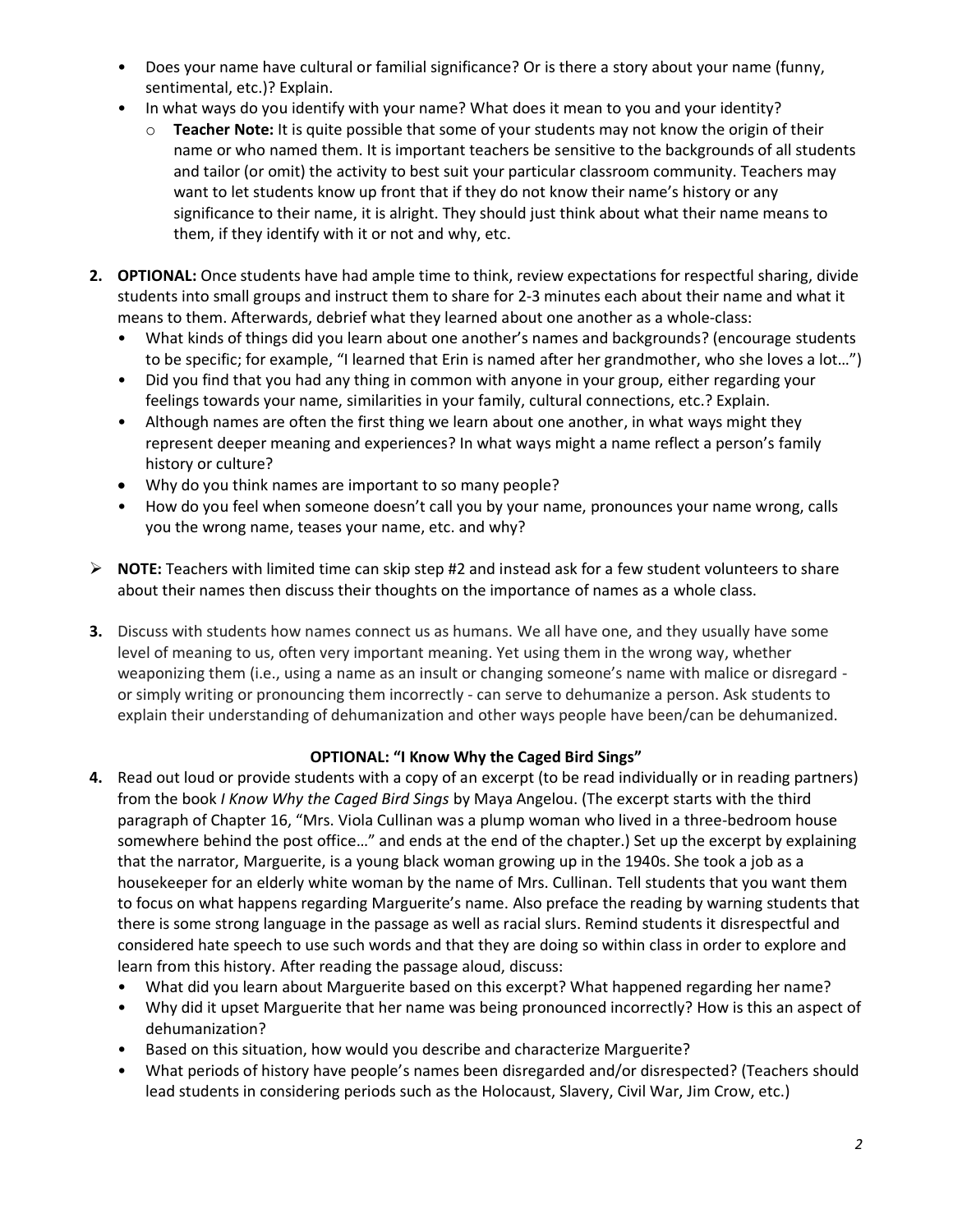- Considering the periods of slavery and Jim Crow, why do you think people purposefully changed, disregarded, or otherwise disrespected the names of Black people?
- **5.** Close the discussion by summarizing what students have hopefully established: that names are important, they are part of one's identity and humanity, and for some, they connect an individual to their ancestry and/or ground them in relationships, family, culture, etc. Getting someone's name right is important, a sign of respect, and an aspect of our individual humanity.

# **Exploring Lynching and Dehumanization with** *A Red Record*

- **6.** Reorient students back to the history at hand and let students know that they are going to conduct research on the *A [Red Record](http://lynching.web.unc.edu/)* website. (Students should be familiar with the site prior to this activity; see the lesson plan "An Introduction to *A Red Record*.") Also remind students that as they grapple with this difficult content, they should ask for assistance if they find themselves feeling upset, angry, or having trouble handing the material.) Ideally, teachers will have the site projected as they direct students to the "Name" category in the map's legend on the left side. Ask a student to remind the class what each of the plotted dots on the map represents (a human life that was taken by lynching). Additionally, ask students to remember what information statistics and primary sources fail to convey about the countless lives impacted by lynching.
- **7.** Ask students to scroll through the names of the victims that appear across the map and to make any observations about anything that stands out to them. It is likely a student will note that there are 20 people whose names are listed as "unidentified." Have students take around 10 minutes to click on and read some of the primary source news articles about some of both the named and the "Unidentified" victims. Afterwards, discuss as a class:
	- What types of things did you learn about the individuals who were lynched? What struck you, stood out, or left you with questions regarding these events? Did you notice any specific examples of dehumanization? (The class might also discuss the concept of dehumanization and news reporting in general.)
	- What does it say about lynchings that such acts could take place without even knowing the victim's name, and in other cases, that victims' names are misspelled or incorrect?
	- How is lynching an act of dehumanization, or "otherizing"? In what ways does dehumanization connect to racial violence and systemic racism? (Students should consider what it takes for a violent act to occur – the less an individual is viewed with empathy/sympathy, the less he/she is considered as an individual person, the easier a violent act can be inflicted.)
- **8.** Explain to students that "When acts of lynching were first seared into the consciousness of the nation, [Ida](https://www.nytimes.com/interactive/2018/obituaries/overlooked-ida-b-wells.html)  [B. Wells-Barnett,](https://www.nytimes.com/interactive/2018/obituaries/overlooked-ida-b-wells.html) recognized them as attacks not only against individuals but also against the 'peoplehood' of African Americans. The dehumanizing nature of mob violence enabled white majorities to rationalize laws and norms that effectively denied blacks the full rights of citizenship." *[\(Source\)](https://academic.oup.com/jah/article/101/3/850/796019)*

"Racial terror lynchings generally took place in communities with functioning criminal courts—viewed as too good for African Americans. Despite its lawlessness and terrifying unpredictability, lynching was sanctioned by law enforcement and elected officials, and the perpetrators acted boldly and with impunity. Victims were sometimes publicly tortured for hours before their brutalized bodies were left out on display to traumatize other black people. Members of the mob frequently documented their atrocities by posing for photographs with a dangling, bloodied, or burnt corpse." *[\(Source\)](https://www.americanbar.org/groups/crsj/publications/human_rights_magazine_home/black-to-the-future/tolerance-for-violence/)*

Thus, whenever possible, Wells named the victims of racist violence and told their stories. In her journals, she lamented that her subjects would have otherwise been forgotten by all "save the night wind, no memorial service to bemoan their sad and horrible fate." *[\(Source\)](https://www.nytimes.com/interactive/2018/obituaries/overlooked-ida-b-wells.html)*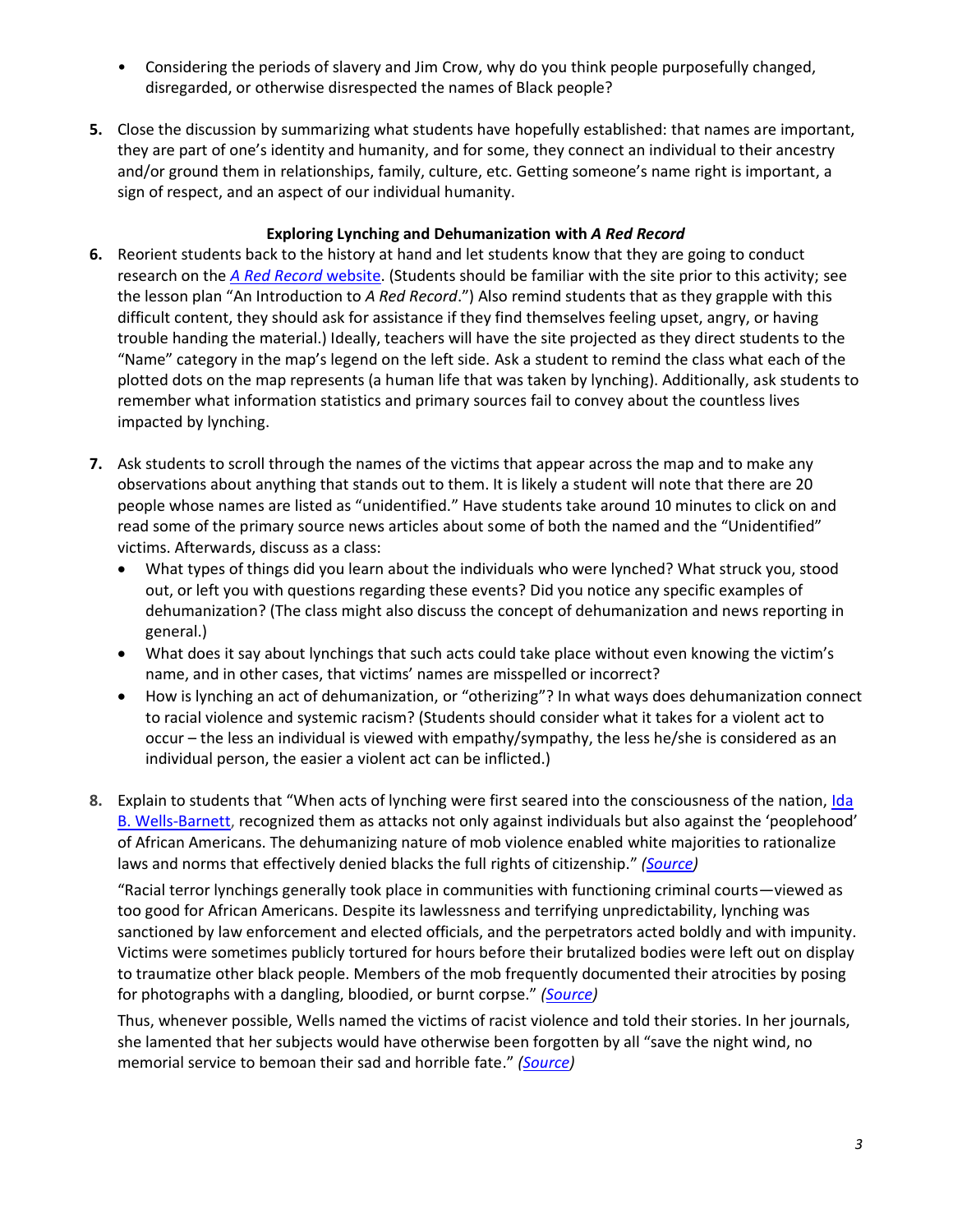## **Individual Stories**

- **9.** As with all history, it is always important to remember that individual lives were involved but it is even more imperative to face history involving mass violence, such as lynching, and learn about the experiences of individuals while also examining the collective history. In this regard, tell students that they are going to learn about the story of Mr. Lynn Council, an 86-year-old Black man living in Wake County, NC who survived an attempted lynching by Apex police in 1952 when two deputies hanged him from a tree when he wouldn't confess to a robbery that he didn't commit. Students can be introduced to the story via the following online sources:
	- <https://www.wral.com/jesus-stepped-in-man-recounts-horror-of-hanging-attempt/18241538/> (6 min. news report)
	- <https://www.wral.com/on-the-record-5-11-students-learn-dark-history-close-to-home/18380714/> (23 min. news report and interview)
	- <https://www.newsobserver.com/news/local/article231440263.html> (article)

# **10.** Discuss:

- What happened to Mr. Council? What impact do you think this had on his and his family's lives? Mr. Council notes that he has a scar on the back of his neck from the attempted lynching. In what other ways might he have been scarred by this violent act beyond the physical mark?
- Why do you think Mr. Council went so long without talking about what occurred in 1952? Why is his willingness to now speak out about this terrible past so important, brave, and in many ways, an invaluable contribution to society?
- Despite this being a difficult story to learn about, why is it important we all know and remember such stories and history?
- *A Red Record* currently visualizes lynchings what would you predict the map would look like if it also plotted attempted lynchings?
- Mr. Council experienced extreme injustice and abuse of power, and his attackers were never brought to justice. We also know that this one only one example of the racist leadership and practices of the Wake County police department. What should we do with stories like Mr. Council's that surface today? Is there any way to provide him with a sense of justice today? Why or why not? If so, what might some ideas be?
- **11.** Share the following video with students to show how the community has responded to Mr. Council's sharing of this painful past: [https://www.wral.com/hanging-victim-gets-apology-honor-decades-after](https://www.wral.com/hanging-victim-gets-apology-honor-decades-after-threat/18313940/)[threat/18313940/](https://www.wral.com/hanging-victim-gets-apology-honor-decades-after-threat/18313940/) (4 minutes.) Afterwards discuss:
	- How would you characterize the way law enforcement leaders in Wake County and Apex responded? What do you think this meant to Mr. Council and his family?
	- Why is acknowledging and reconciling with such difficult history as this so important, especially in ways that are honest and constructive, rather than divisive and defensive?
	- What other ways might communities tell, listen to and acknowledge stories such as Mr. Council's and all those noted on *A Red Record*, while also moving us forward to reconciliation and reparation?
	- OPTIONAL: For a specific NC example, teachers can share how middle and high school students in Wake County chose to research and commemorate a lynching that took place near their schools, as part of a broader campaign to "remember all those who have been victims of any injustice." See the article "[A black man was lynched near Rolesville in 1918. Now Wake students are honoring him](https://www.newsobserver.com/news/local/article220620935.html)."
- **12.** Ask students to again consider how long it took for Mr. Council to talk about his terrifying experience, as well as the bravery it took for him to finally do so. In a time when everything that is connected to race is especially controversial, ensure students understand how speaking out about this, even 70 years later, could still be considered a risk on his part. Yet, he bravely chose to speak out. As a closing reflection, ask students to consider the following two quotes, choose one, and write about how the quote relates to Mr. Council's situation.